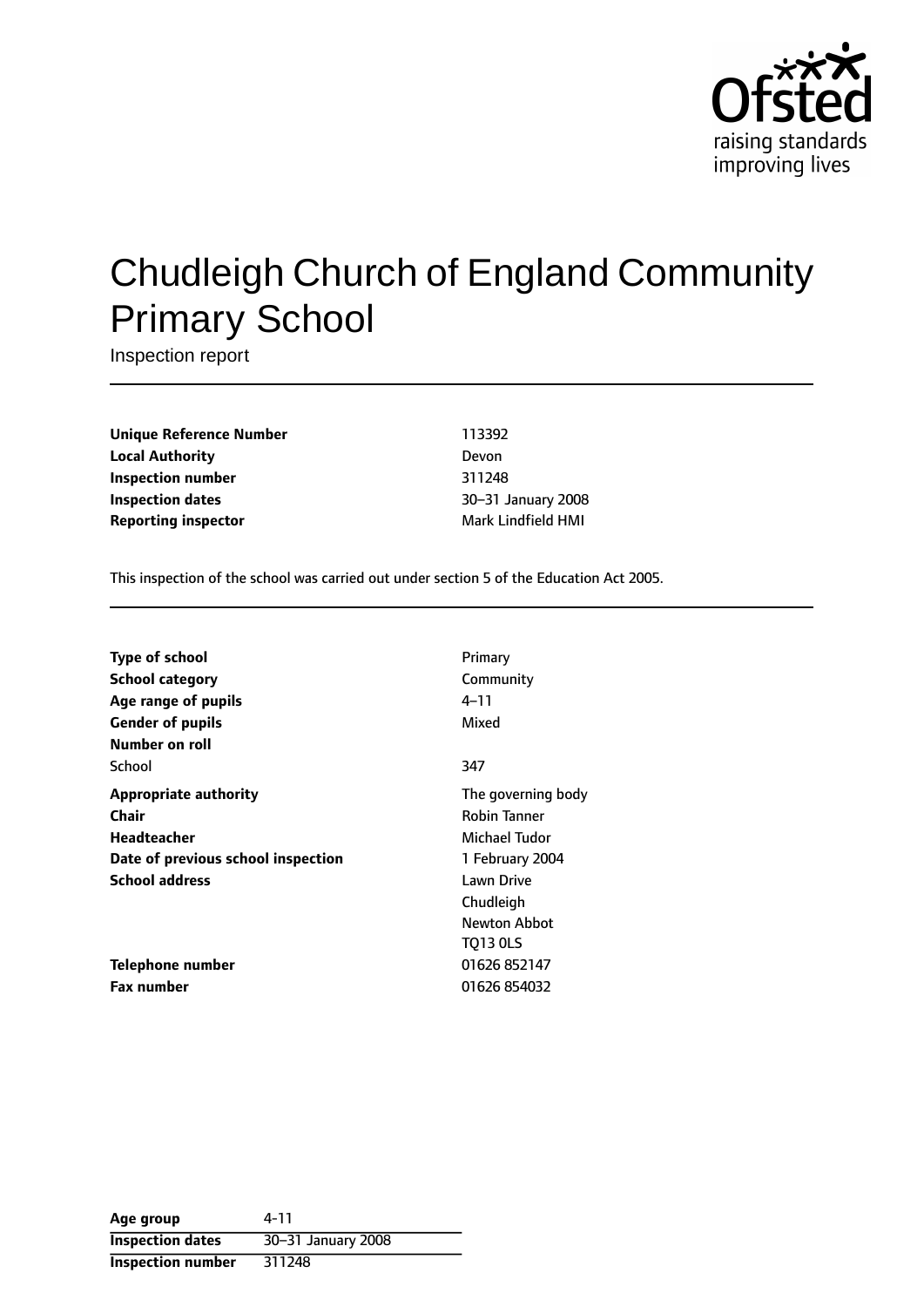© Crown copyright 2008

.

#### Website: www.ofsted.gov.uk

This document may be reproduced in whole or in part for non-commercial educational purposes, provided that the information quoted is reproduced without adaptation and the source and date of publication are stated.

Further copies of this report are obtainable from the school. Under the Education Act 2005, the school must provide a copy of this report free of charge to certain categories of people. A charge not exceeding the full cost of reproduction may be made for any other copies supplied.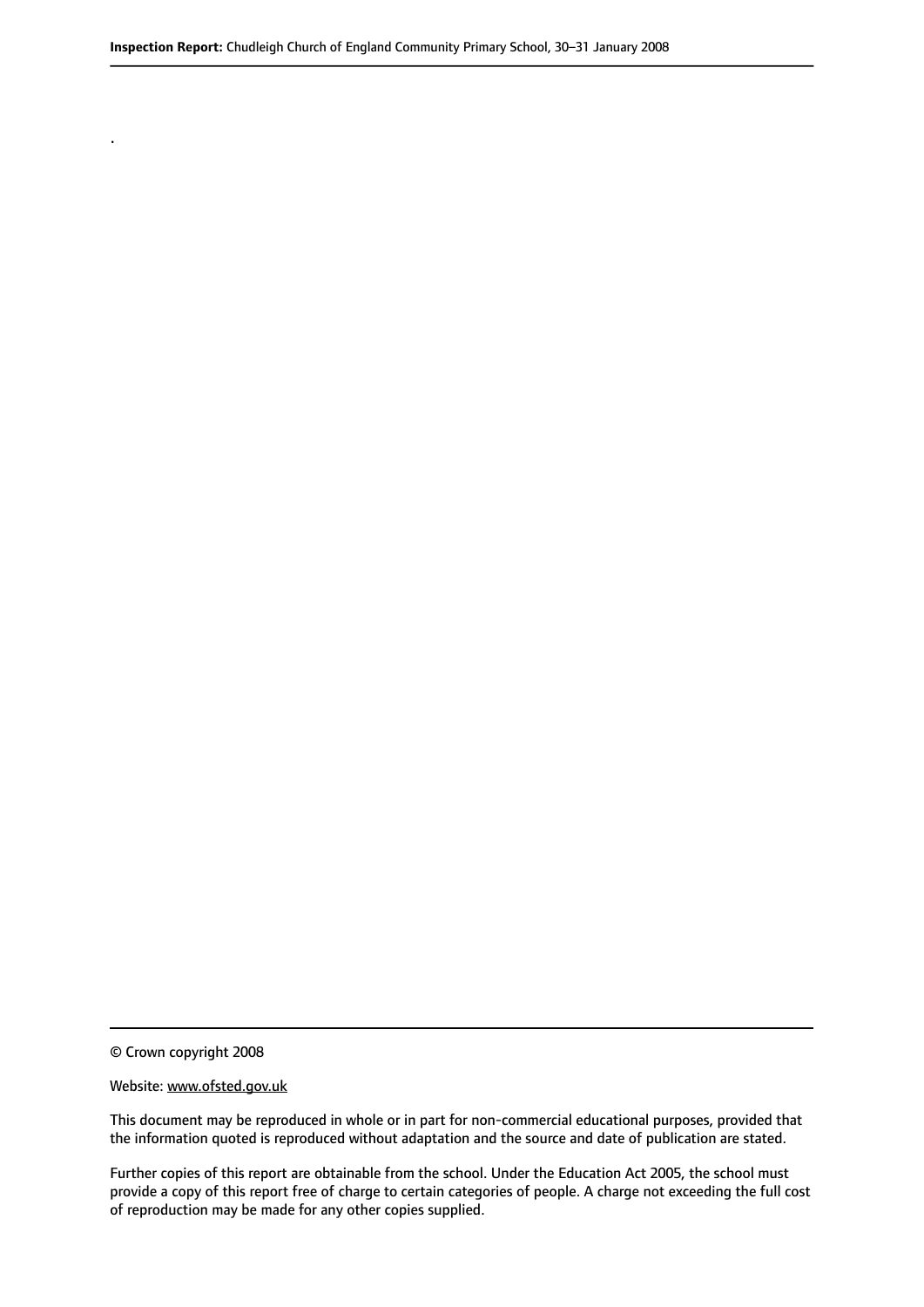### **Introduction**

The inspection was carried out by one of Her Majesty's Inspectors of Schools and two Additional Inspectors.

### **Description of the school**

Chudleigh Church of England Primary School is larger than most primary schools. It has a below-average percentage of pupils with learning difficulties and/or disabilities but an above-average number of pupils with a statement of special educational need. Few pupils come from minority ethnic backgrounds. Few pupils speak English as a language other than their first language. The percentage of pupils eligible for free school meals is below average. Attainment on entry to the school is a little above the level expected.

### **Key for inspection grades**

| Grade 1 | Outstanding  |
|---------|--------------|
| Grade 2 | Good         |
| Grade 3 | Satisfactory |
| Grade 4 | Inadequate   |
|         |              |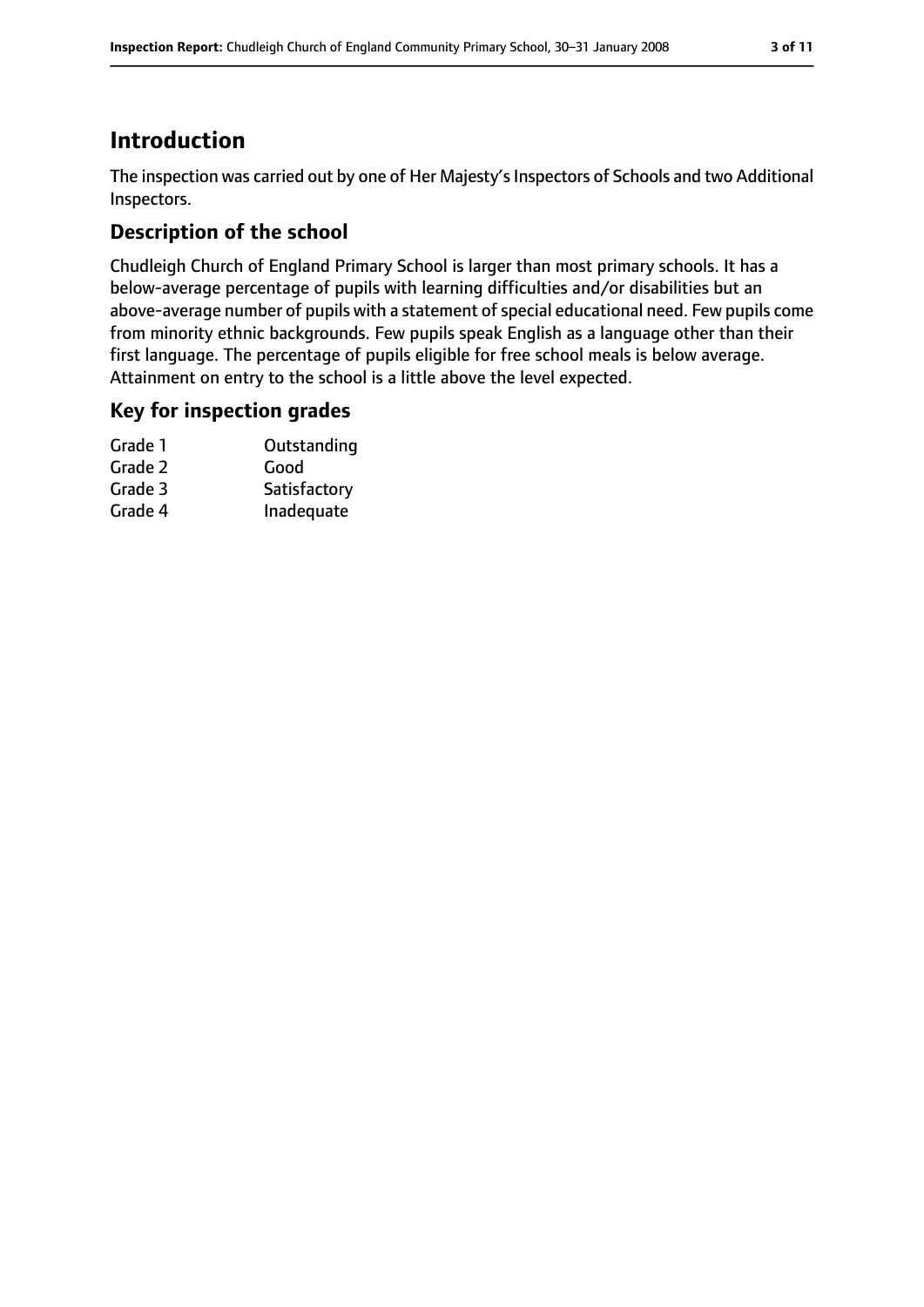### **Overall effectiveness of the school**

#### **Grade: 1**

This is an outstanding school. It has many strengths, most notable of which is the warm and welcoming ethos conveyed by all members of the school community. Parents are very appreciative of the school and recognise its strengths and particular qualities. One parent noted that, 'All staff at the school show interest and genuine care for the well-being of the whole child.' The personal development and well-being of pupils are excellent and they flourish in the school's supportive environment. Their polite manners and their kindness and consideration towards each other set the tone of the school and are evident from the moment you step inside the door. Their positive attitude in lessons is a major contributory factor to their excellent academic progress. They clearly enjoy school and many of them are enthusiastic about the good curriculum and the wide range of extra-curricular activitiesthat is on offer. The headteacher has given unstinting service to the school for over two decades. He has been particularly effective in building a committed and united group of staff who each make valuable contributions to the life of the school. Subject leaders are highly effective and, proceeding with determination, they set a clear educational direction focused on improvement. Pupils make outstanding progress across the school. They arrive in the school with standards slightly above nationally expected levels. At the end of Year 2, standards are significantly above average in many areas. The school successfully encourages progress in reading by a careful and systematic approach to basic phonic skills with younger pupils. This approach helps to raise standards of reading in the first few years of school to extremely high levels. By the time pupils leave the school at the end of Year 6, standards are exceptionally high in mathematics and science. In contrast, the progress pupils make across the school in writing is less rapid. The school has introduced a range of initiatives such as setting writing targets and increasing opportunities for speaking and listening. However, these initiatives are inconsistently applied. The school is starting to confirm which strategies work best for their learners by using data to track progress, but this is not fully embedded. Teachers are encouraged to teach to their strengths in subjects through careful setting by ability of older pupils, and this is having a marked impact on pupils' progress. Highly qualified teaching assistants support pupils with learning difficulties and/or disabilities, who appreciate their help and make outstanding progress as a result. Staff know the pupils well and provide outstanding care and guidance. Even so, teaching staff sometimes underestimate the standards that some pupils can achieve and do not always set sufficiently challenging activities for all groups of learners, particularly those of middle ability. The school has improved at a good rate since its last inspection. It is well placed to build even further on its significant strengths.

#### **Effectiveness of the Foundation Stage**

#### **Grade: 2**

Attainment on entry is variable but in the main is slightly above the expected level. Thorough assessment on entry enables early identification of children's knowledge and skills. The school provides daily, a suitable range of activities led by an adult and also allows children to choose activities for themselves. This balance of activities encourages children to become independent learners, fully engaged in a range of activities. The excellent daily phonics lessons promote early reading and writing skills well. Consequently, progress is good. The majority of children meet the national expectations by the end of the year and many exceed them. Families are kept well informed about the progress of their children and are involved in their children's learning; the school shares reading books and key words to learn with parents as soon as children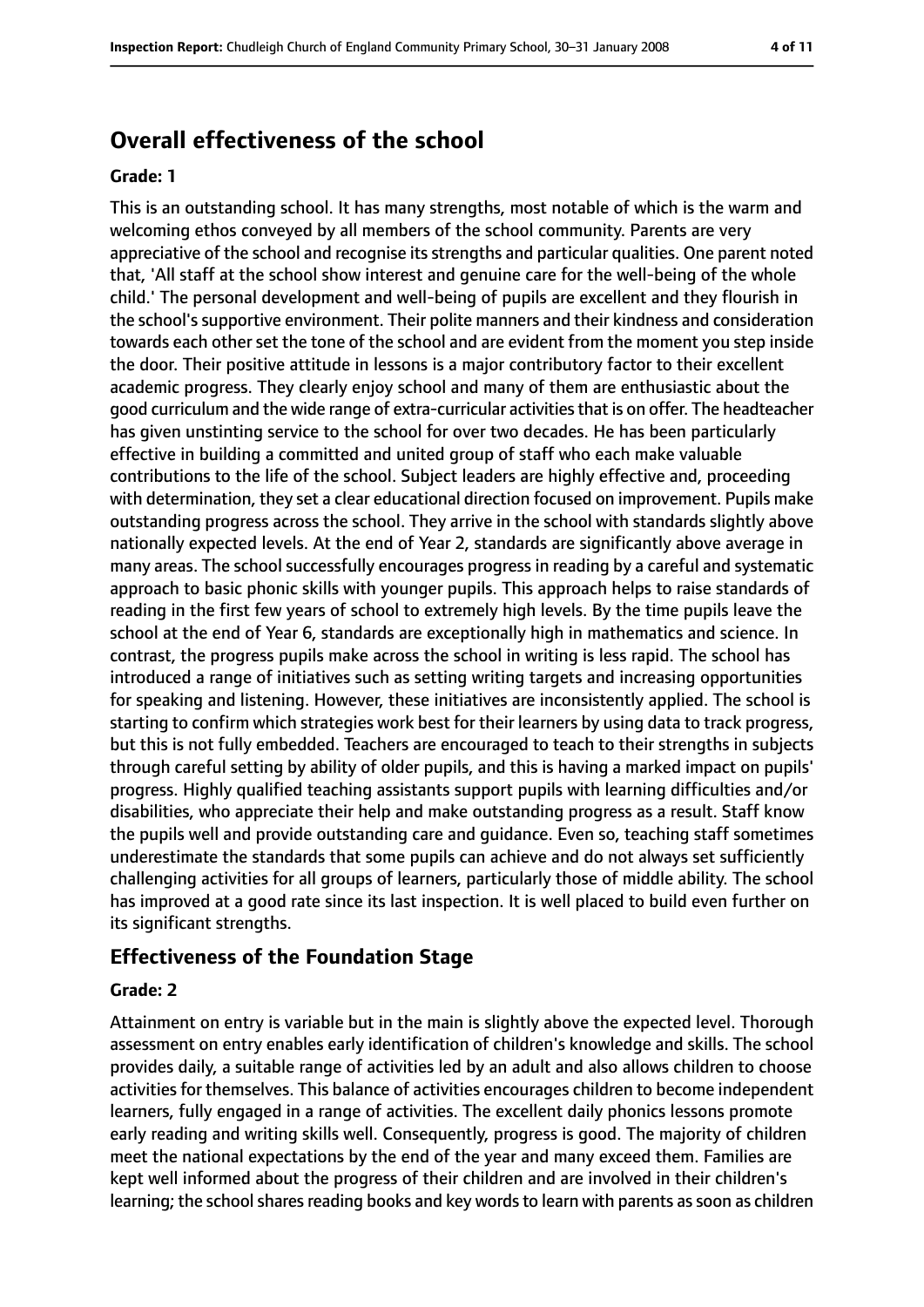start school. Children develop a good understanding of how to keep healthy and clearly enjoy school. The school rightly intends to make improvements to the outdoor area to make it more stimulating and to encourage imaginative play and exploration.

### **What the school should do to improve further**

- Improve pupils' progress in writing by applying and evaluating improvement strategies consistently.
- Ensure that expectations of pupils are always high enough, particularly for middle-ability pupils, by setting them sufficiently challenging work.

### **Achievement and standards**

#### **Grade: 1**

Pupils make considerable progress across the first years of their school life so that by the time they reach Year 2 they reach standards that are significantly above average. Year 2 standards in mathematics have been significantly above average for the last three years. The school successfully teaches basic reading skills and then builds on these skills so that reading standards reach exceptionally high levels. Progress across Years 3 to 6 is outstanding, so much so that, by the time pupils leave the school, they are achieving results that are in the top 10% nationally. The school has achieved these standards regularly; standards in both science and mathematics have been exceptionally high for the last three years. English standards in Year 6 were exceptional in 2005 and 2006. Although the English results dipped slightly last year, they were still significantly above the national average but not as good in writing as in reading. Pupils with additional learning needs also make outstanding progress because of the good levels of support provided and the regular monitoring of their progress.

### **Personal development and well-being**

#### **Grade: 1**

Pupils' personal development and well-being are outstanding. Their moral and social development is good, while cultural development is less well developed. The Christian ethos of the school is evident through displays and collective worship and the pupils' spiritual development is outstanding. Pupils talk articulately and enthusiastically about the school. They are polite and courteous, greeting visitors and opening doors to assist them. Behaviour in lessons is very good and pupils' positive attitudes help them to make outstanding progress. Pupils clearly enjoy school tremendously and appreciate the wide range of opportunities provided for them. Take-up of clubs to extend pupils' learning before, during and after school is high. It is no wonder that the attendance rate is above the national average. Pupils reported that they 'definitely' felt safe in school. Bullying incidents are rare and the school's actions in recording and reviewing all incidents ensures that pupils' concerns are resolved. Parents are quick to recognise this aspect and were effusive in their praise for the work of the school in promoting pupils' feeling of safety. Both older and younger pupils appreciate opportunities to work with each other, reporting that 'this makes us closer together'. Pupils particularly enjoy working together as 'reading buddies' and in country dancing. Members of the school council are proud of their contributions to some of the school's developments. These include the introduction of healthy snacks at playtime on four days of the week. As a result, pupils' understanding of healthy choices is very good; they speak knowledgably of the importance of healthy eating, access to water and take-up of exercise.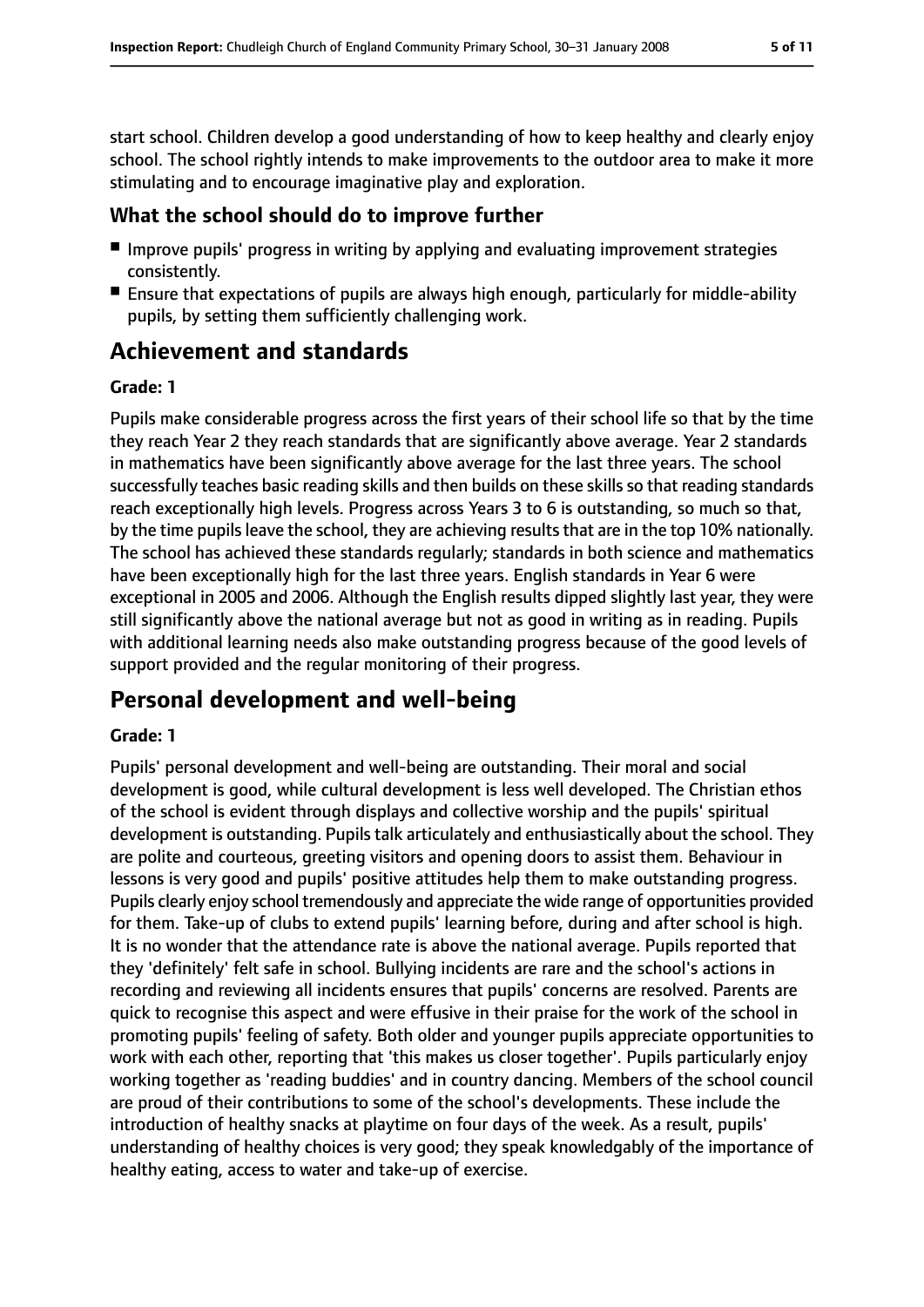## **Quality of provision**

### **Teaching and learning**

#### **Grade: 2**

Teaching is successfully focused on promoting good learning. Pupils enjoy lessons and their positive attitudes help them to build on the effective teaching and make outstanding progress. The pace of learning can be exceptionally rapid in some lessons, especially in the excellent teaching of phonics to promote early reading and writing. Pupils with additional learning needs are given work that matches their needs closely. They are set suitable challenges based on high expectations of what they can achieve. While the more able pupils are usually extended well, in some lessons teachers do not sufficiently challenge middle-ability learners to produce their best work. Teachers have applied a range of ideas to improve the standards of writing but these are having a varied impact and are not consistently established and effective across the school. Teachers mark pupils' work regularly giving helpful feedback. Older pupils are encouraged to assess their own work, taking responsibility for their own learning, and this contributes much to their progress.

#### **Curriculum and other activities**

#### **Grade: 2**

Provision for the children in the Reception classes is good and ensures that they gain an enthusiasm for learning from the moment they join the school. There is good provision for literacy and numeracy in all years. The use of information and communication technology (ICT) is a strength of the school both in lessons and in the additional opportunities outside lessons. For example, pupils make a good contribution to the school website, leading one pupil to comment, 'Everybody gets to know about our school, they don't have to come here'. Given their excellent attitudes and thoughtful approach, pupils' contributions are underdeveloped and the responsibilities they are given are limited. The provision of ICT enhances other subjects well. For example, in history, pupils are motivated to research topics using the Internet and produce powerful written accounts as a result. There are good links with other local providers, especially the secondary schools which specialise in science and sports, increasing the opportunities available to pupils in these areas. The curriculum throughout the school is enriched by excellent provision for music and sport, and activities in these areas have a high take-up and are greatly enjoyed. The singing during hymn practice was outstanding. A wide variety of lunchtime and after-school clubs supports learning across the curriculum and enhances pupils' personal development.

#### **Care, guidance and support**

#### **Grade: 1**

Provision for pupils' care, guidance and support is highly effective. The school brings out the best in all pupils by establishing a caring and supportive environment. This is evident in the confidence of pupils and in the outstanding progress made by pupils over their time in the school. Pupils with learning difficulties and/or disabilities are strongly supported and information and communication technology is used imaginatively where appropriate to enable them to fully access the curriculum. The school knows its pupils well and in turn pupils report that they knew how well they are doing and what they need to do to improve. For example, pupils use 'marking ladders' to assess their work and talk about their progress. Targets are used effectively when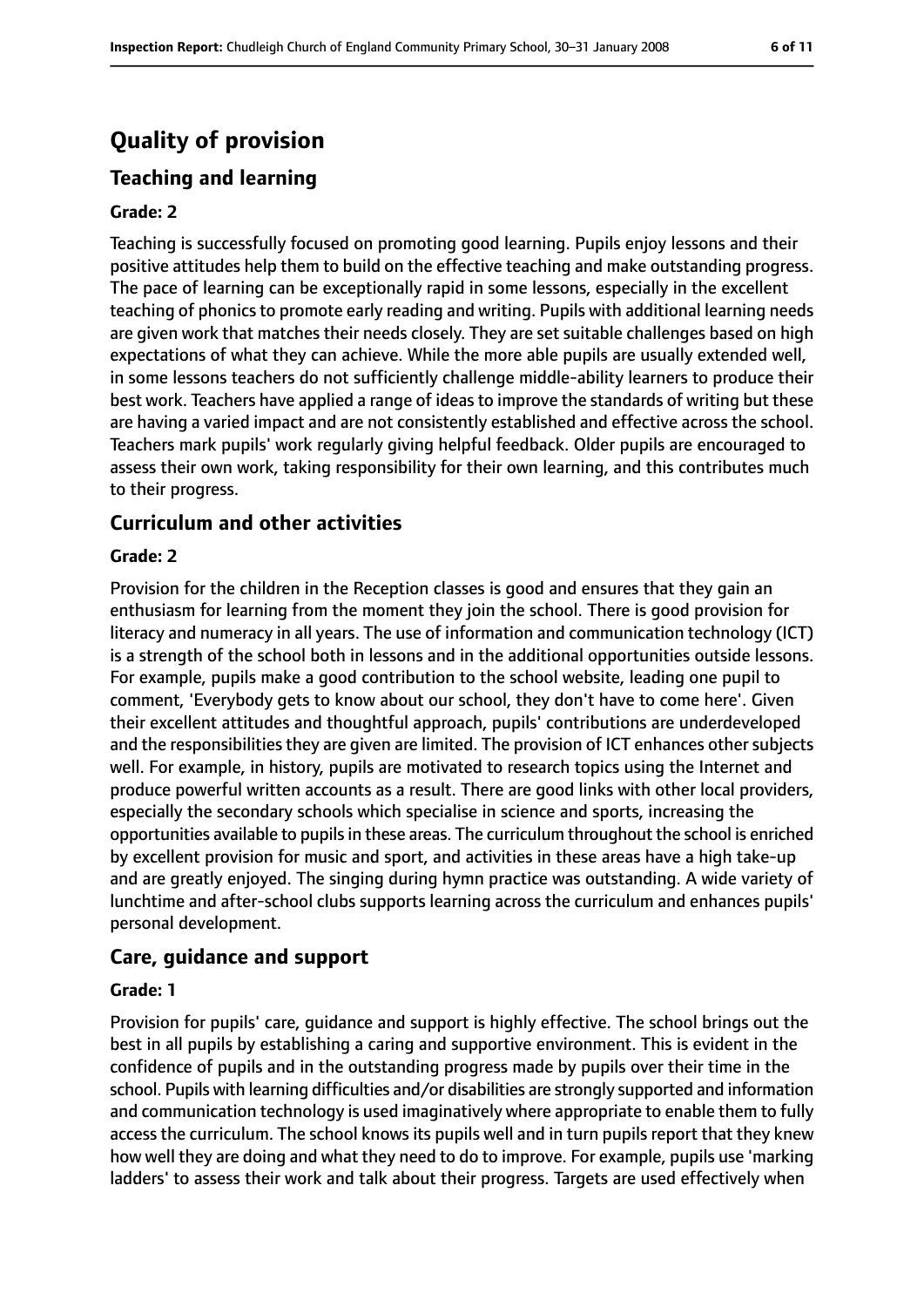there is a clearly communicated objective to work towards, for example, improving handwriting to gain a 'pen certificate'. The school has thorough procedures for keeping pupils safe.

### **Leadership and management**

#### **Grade: 1**

The leadership of the school sets a clear educational direction. Senior leaders and subject managers are focused on improvement whilst maintaining a warm, inclusive approach and a desire to develop the whole child. The school is clear about maintaining its current high standards and raising them further. Self-evaluation involves all levels of the school's leadership and provides an accurate diagnosis of the school's strengths and weaknesses. Actions to remedy any issues are well directed and have a discernible impact on raising standards, although the school recognises that strategies to improve writing need to be monitored more closely. Subject leaders are highly effective and have been active in monitoring teaching and learning and raising standards. Improved procedures to track pupils' progress are sharper and allow a more detailed analysis of individual progress. The school is aware that targets need to be used even more sharply to challenge all pupils, including those of 'middle ability'. Improvements since the last inspection are good. Governors are fully supportive of the school and fulfil their roles effectively. They are rightly proud of the good reputation that the school holds within the local community.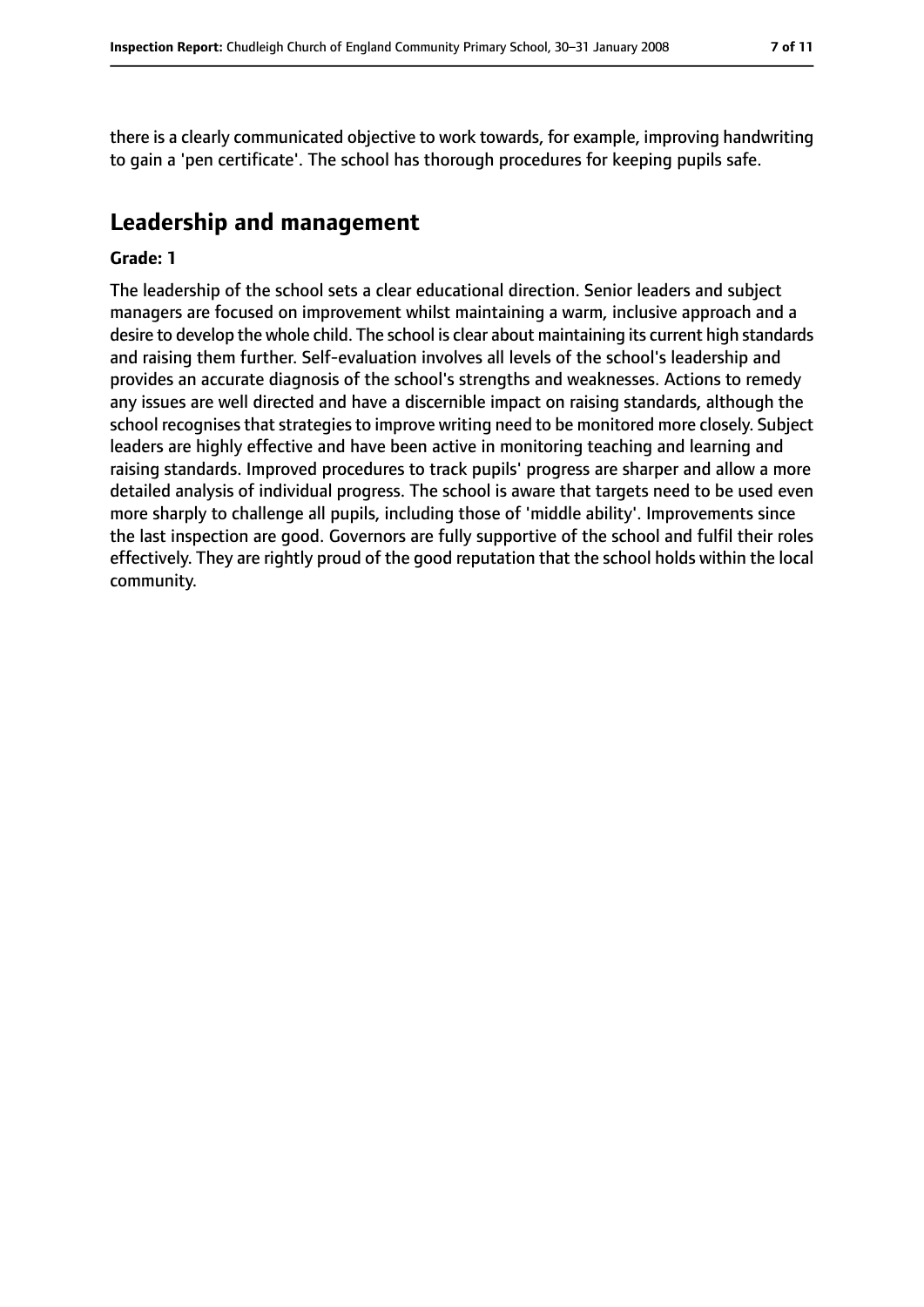**Any complaints about the inspection or the report should be made following the procedures set out in the guidance 'Complaints about school inspection', which is available from Ofsted's website: www.ofsted.gov.uk.**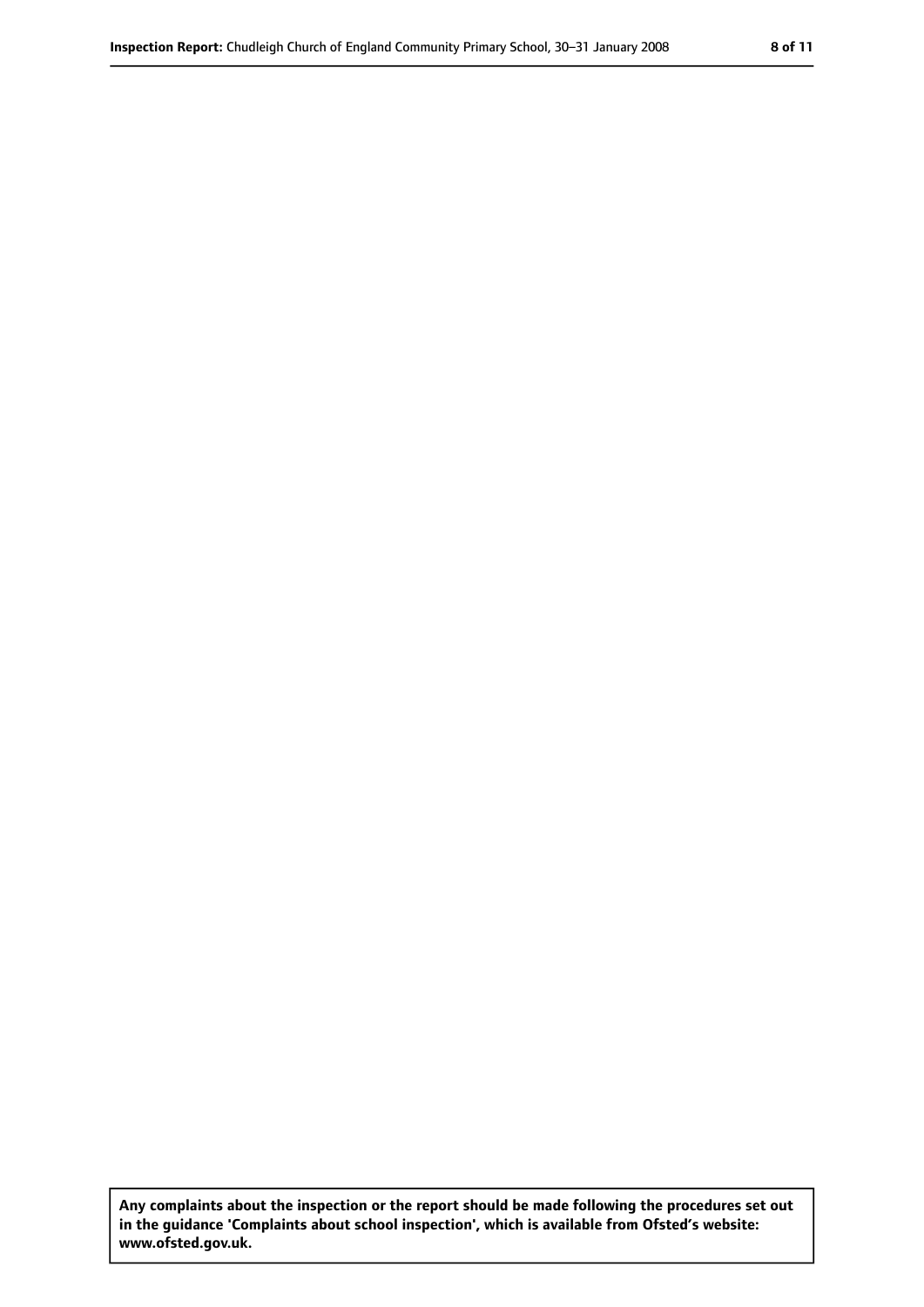### **Inspection judgements**

| key to judgements: grade 1 is outstanding, grade 2 good, grade 3 satisfactory, and ا | <b>School</b>  |
|--------------------------------------------------------------------------------------|----------------|
| arade 4 inadequate                                                                   | <b>Overall</b> |

#### **Overall effectiveness**

| How effective, efficient and inclusive is the provision of education, integrated<br>care and any extended services in meeting the needs of learners? |     |
|------------------------------------------------------------------------------------------------------------------------------------------------------|-----|
| Effective steps have been taken to promote improvement since the last<br>inspection                                                                  | Yes |
| How well does the school work in partnership with others to promote learners'<br>well-being?                                                         |     |
| The effectiveness of the Foundation Stage                                                                                                            |     |
| The capacity to make any necessary improvements                                                                                                      |     |

#### **Achievement and standards**

| How well do learners achieve?                                                                               |  |
|-------------------------------------------------------------------------------------------------------------|--|
| The standards <sup>1</sup> reached by learners                                                              |  |
| How well learners make progress, taking account of any significant variations between<br>groups of learners |  |
| How well learners with learning difficulties and disabilities make progress                                 |  |

### **Personal development and well-being**

| How good is the overall personal development and well-being of the<br>learners?                                  |  |
|------------------------------------------------------------------------------------------------------------------|--|
| The extent of learners' spiritual, moral, social and cultural development                                        |  |
| The extent to which learners adopt healthy lifestyles                                                            |  |
| The extent to which learners adopt safe practices                                                                |  |
| How well learners enjoy their education                                                                          |  |
| The attendance of learners                                                                                       |  |
| The behaviour of learners                                                                                        |  |
| The extent to which learners make a positive contribution to the community                                       |  |
| How well learners develop workplace and other skills that will contribute to<br>their future economic well-being |  |

#### **The quality of provision**

| How effective are teaching and learning in meeting the full range of the<br>learners' needs?          |  |
|-------------------------------------------------------------------------------------------------------|--|
| How well do the curriculum and other activities meet the range of needs<br>and interests of learners? |  |
| How well are learners cared for, quided and supported?                                                |  |

#### **Annex A**

 $^1$  Grade 1 - Exceptionally and consistently high; Grade 2 - Generally above average with none significantly below average; Grade 3 - Broadly average to below average; Grade 4 - Exceptionally low.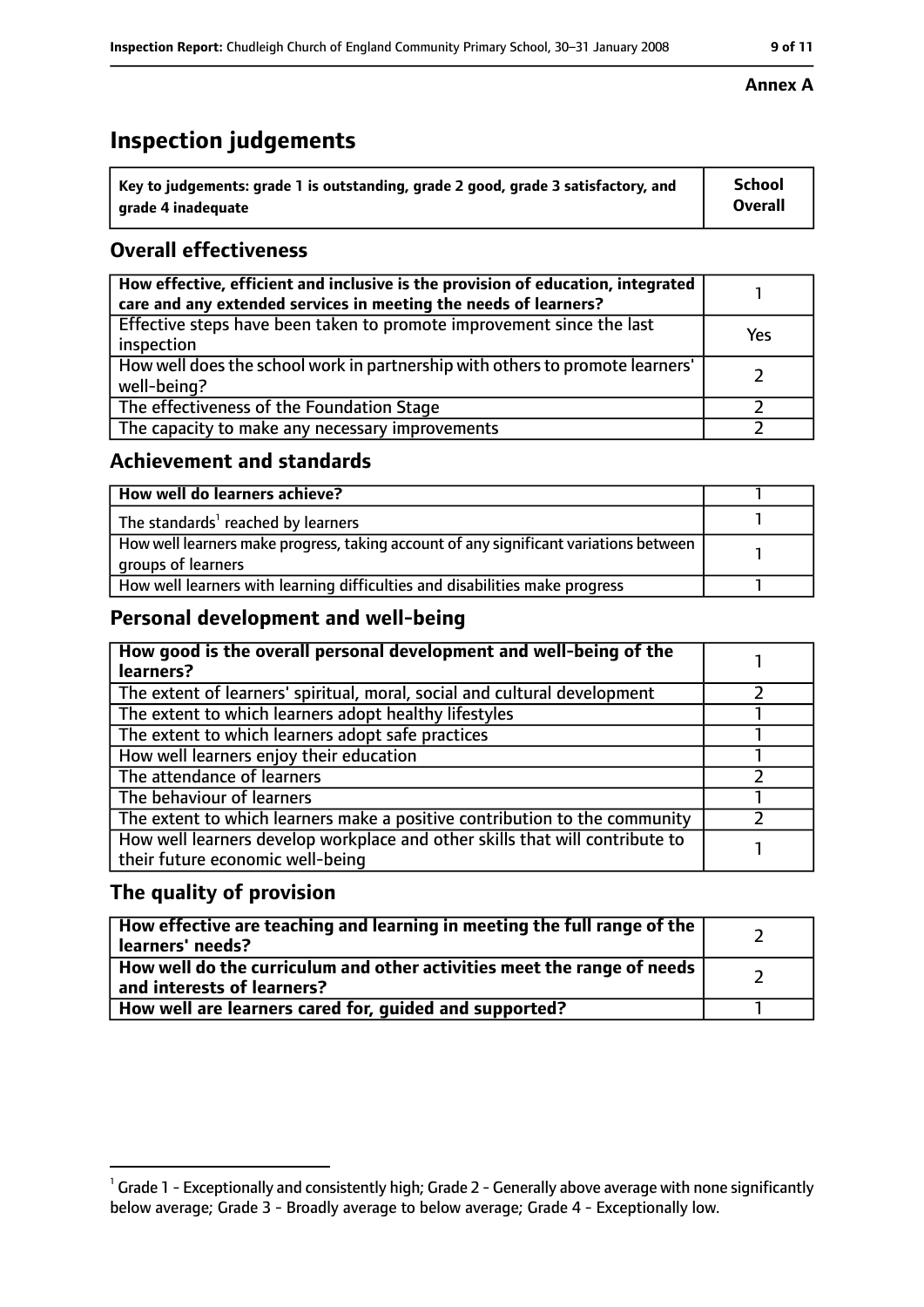### **Annex A**

## **Leadership and management**

| How effective are leadership and management in raising achievement<br>and supporting all learners?                                              |           |
|-------------------------------------------------------------------------------------------------------------------------------------------------|-----------|
| How effectively leaders and managers at all levels set clear direction leading<br>to improvement and promote high quality of care and education |           |
| How effectively leaders and managers use challenging targets to raise standards                                                                 |           |
| The effectiveness of the school's self-evaluation                                                                                               |           |
| How well equality of opportunity is promoted and discrimination tackled so<br>that all learners achieve as well as they can                     |           |
| How effectively and efficiently resources, including staff, are deployed to<br>achieve value for money                                          |           |
| The extent to which governors and other supervisory boards discharge their<br>responsibilities                                                  |           |
| Do procedures for safeguarding learners meet current government<br>requirements?                                                                | Yes       |
| Does this school require special measures?                                                                                                      | <b>No</b> |
| Does this school require a notice to improve?                                                                                                   | No        |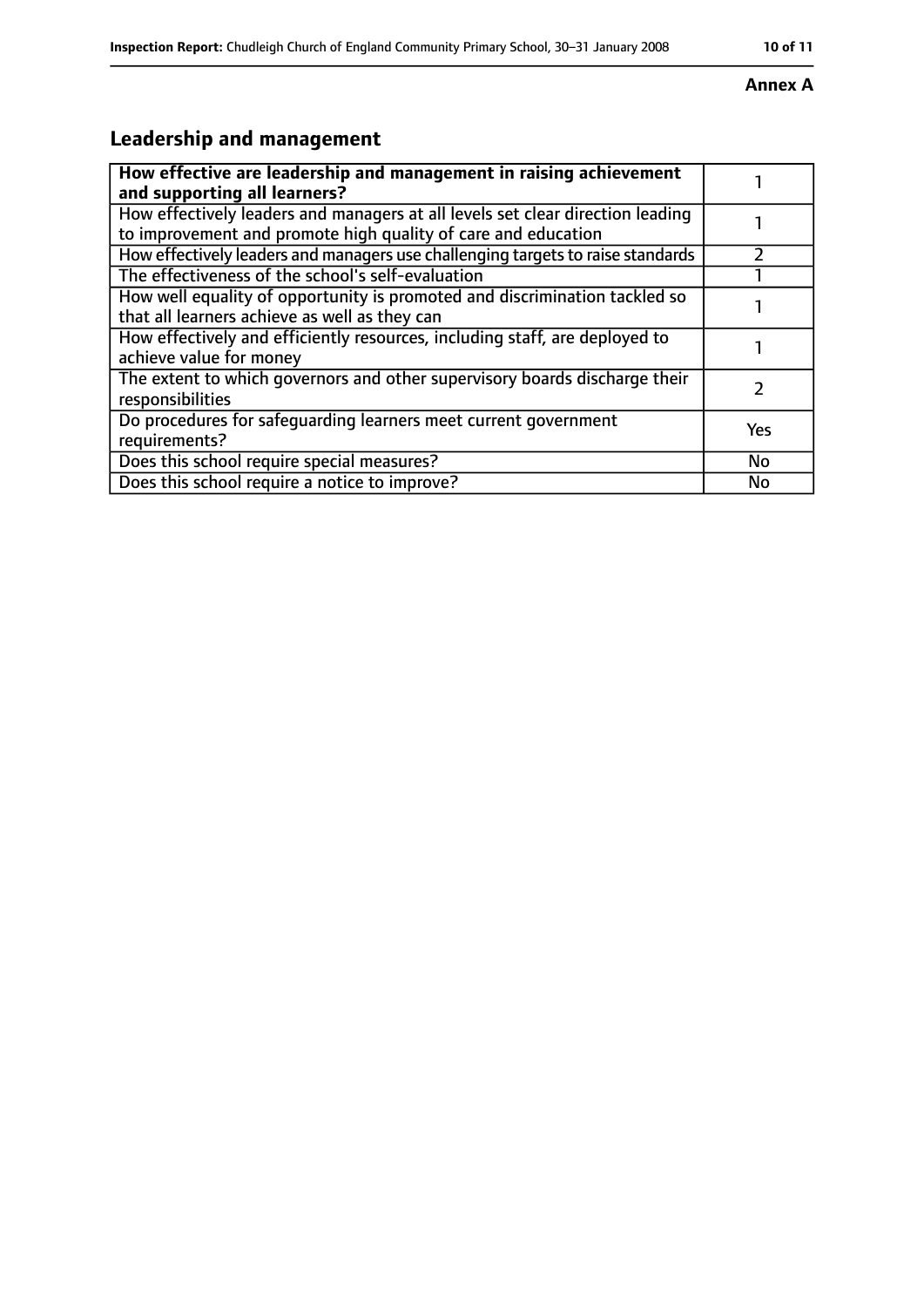#### **Annex B**

### **Text from letter to pupils explaining the findings of the inspection**

31 January 2008 Dear Pupils Inspection of Chudleigh C of E Primary School, Chudleigh, Newton Abbot TQ13 0LS I would like to thank you for the warmth of your welcome when we visited your school. I was bowled over by your kindness and the way in which you all got on with each other. I found out that you enjoy school and particularly like the clubs and school camps. You have a very good attitude to schoolwork, pay attention in lessons and work hard: congratulations. Your school council are quite rightly proud of the changes they have made to help you to eat healthy snacks and to understand about staying healthy. You are fortunate to have staff who care about you a great deal and who are prepared to do their very best to make your life at school a happy and fulfilling time. They all work very well together as a team, sharing their good ideas, and this helps to make your school so special. Your headteacher has worked hard over many years and, with the deputy head and subject leaders, has made several changes to the school that have made it better. Your results in the national tests have been excellent for the last three years. Not only are these test results impressive but so is the standard of your work in other subjects. You are very confident in using computers, your reading skills are excellent, you speak well and your singing is some of the best I have heard. Your school is excellent but there are a couple of areas that could be even better. Your writing work across the whole school could be improved. Your teachers have a number of different ideas on how you can do this. I have asked them to make sure that all the teachers take the same approaches to improving your writing. The other area that could be better is that the work teachers set for some of you could be harder. You told us that some of you would enjoy doing work that is more difficult. I hope you give your headteacher a good send off. Well done Chudleigh and thank you! Mark Lindfield